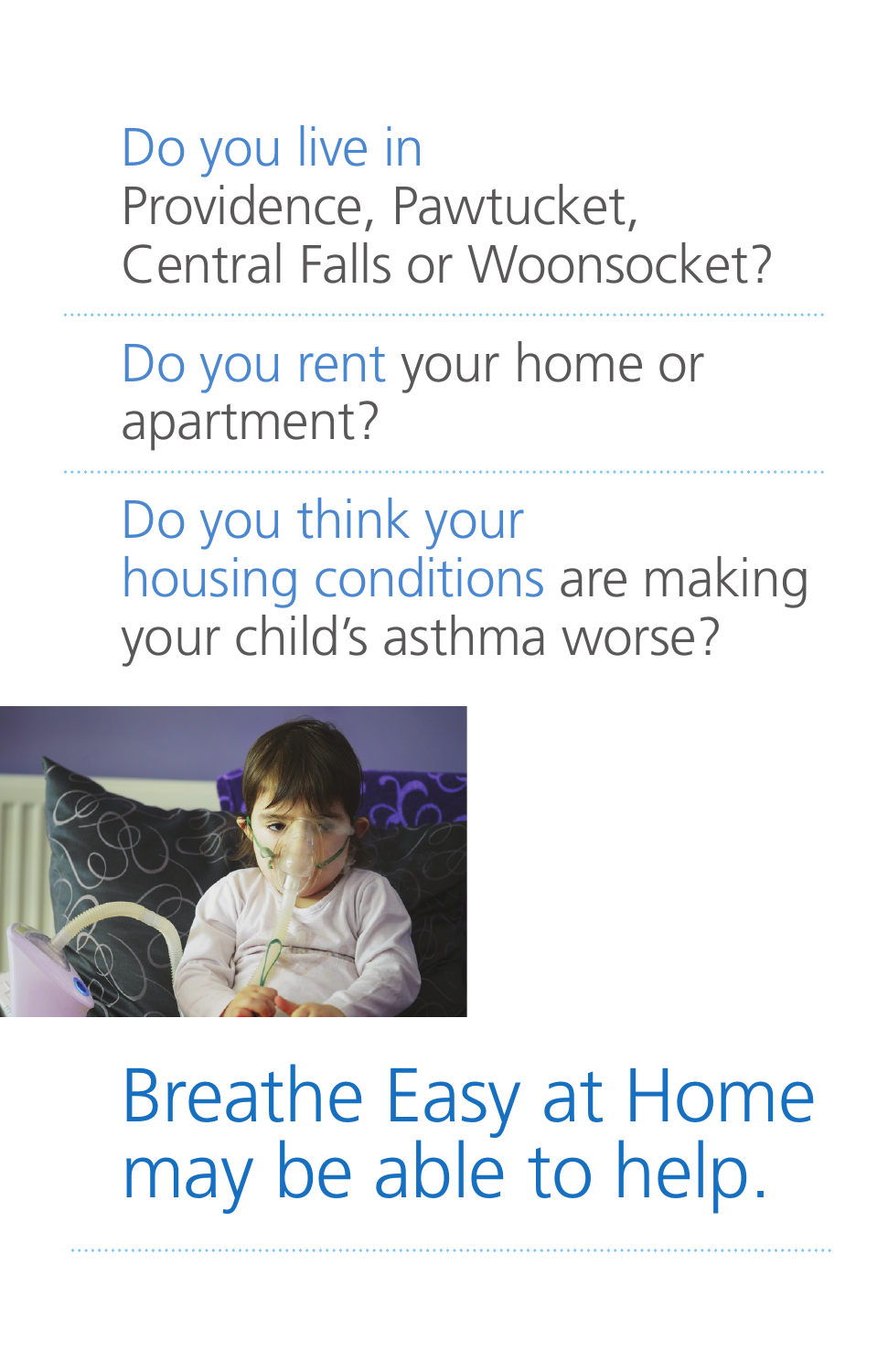

**Housing conditions that contribute to breathing issues** include peeling paint, mold, dust mites, secondhand smoke, pests (cockroaches and other insects, rodents), pets, and other animals. If your home environment is affected by these conditions, you may benefit from participating in the **BREATHE EASY AT HOME (BEAH)** program.

**THE BREATHE EASY AT HOME (BEAH)** program gives you, healthcare providers, your city or town, the Rhode Island Department of Health, and your landlord a chance to work together to improve living conditions in your home. The changes that are made will reduce exposure to asthma triggers and help children with asthma breathe easier in your home.

Your healthcare provider will ask you to sign a consent form, and will refer you to BEAH. An inspector from your city/town housing office will call you to make an appointment to visit your home.

The next steps are:

- $\rightarrow$  An inspection is done on the property, usually within 5 days of the referral.
- $\rightarrow$  If violations are found, notification is posted on the property and is mailed (regular and certified mail) to the occupants and the owner or person responsible for the property.
- $\rightarrow$  The owner or person responsible for the property is given between 24 hours and 30 days for the correction of violations (depending on violation type).
- $\rightarrow$  A follow-up inspection is done after the time period allowed for the correction of violations ends.
- $\rightarrow$  The case is closed when all violations are corrected.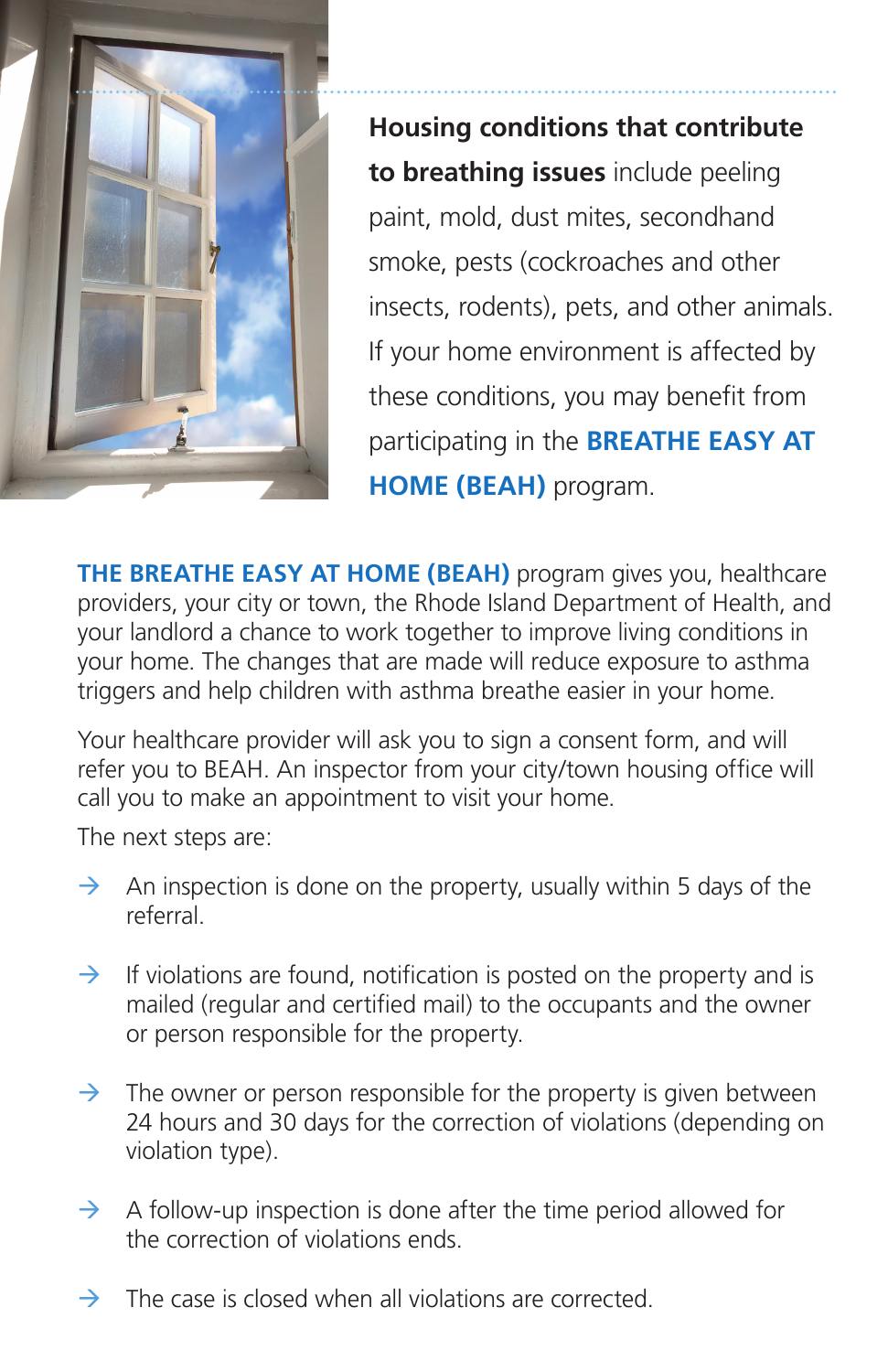## FACTS ABOUT THE BREATHE EASY AT HOME **INSPECTION**

■ The city/town housing inspector will conduct all inspections.

Inspections are scheduled on days and at times that are convenient for you.

- The owner or person responsible for the property does not have to be present at inspections.
- $\blacksquare$  Inspectors will also look for housing code violations that are not related to asthma.
- 
- $\blacksquare$  The owner or person responsible for the property has the right to appeal violations within 10 days of being notified of these violations.
- You (and the owner or person responsible for the property) will receive notification about follow-up inspections.
- $\blacksquare$  If housing code violations are found, the healthcare provider who made the original referral will be routinely updated about the process of fixing these violations.

You are protected from retaliation by your landlord for participating in BEAH. Landlord retaliation is illegal. Information about tenant rights is available at:

**RHODE ISLAND CENTER FOR JUSTICE** 

1 Empire Plaza, Suite 410 Providence, RI 02903 401-491-1101 ext. 810 www.centerforjustice.org